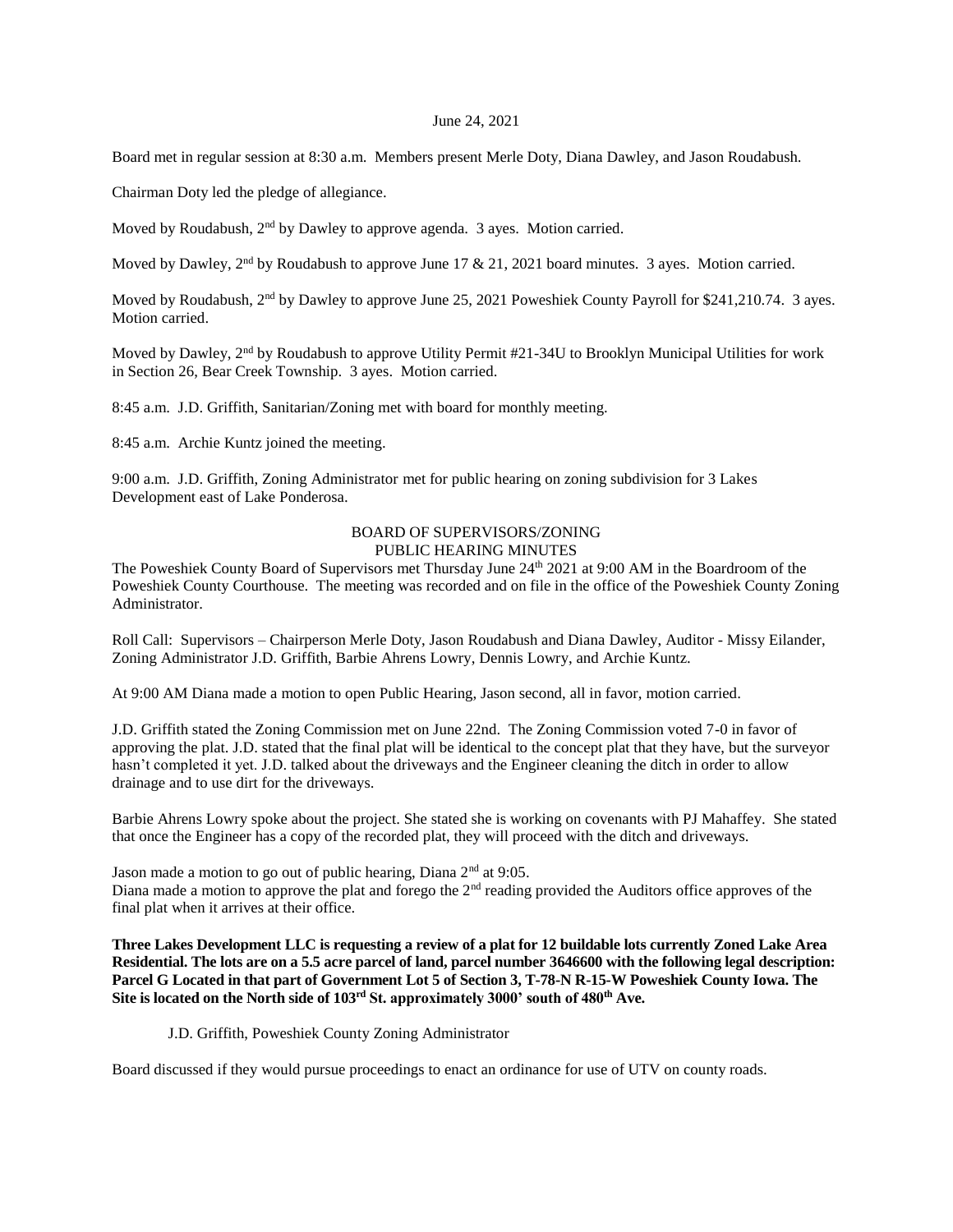Kuntz inquired if the board had made final decision if an orange flag or slow moving vehicle sign would be required. Board indicated that they have not yet made a final determination if they are going to proceed with the ordinance. Dawley expressed safety concerns regarding riders going on private fields, hunting from UTV, and visibility due to dust on rock roads. Dawley further stated she doesn't have a problem with families riding for recreation but people need to follow the rules. Kuntz and Lowry state those that are going to break the law are going to break the law whether this ordinance is in place or not. Roudabush stated he likes that a lot of families are riding for recreation.

9:25 a.m. Tom Kriegel, Sheriff joined the meeting.

Kriegel stated if ordinance passed, he would enforce the rules.

Moved by Roudabush,  $2<sup>nd</sup>$  by Doty to proceed with said ordinance for use of UTV's on county roads. Roudabush – aye; Dawley- nay; Doty – aye. Motion passed 2-1.

Board discussed some changes to add to ordinance. Board stated they would like to see added the requirement for ATV/UTV to have either an orange flag or slow moving vehicle sign; add the requirement to register with county and pay a fee for a decal to be placed on ATV/UTV. Board advised auditor to update draft ordinance and present to board and to set matter for public hearing on first reading of ordinance.

Dawley stated she has a mental health meeting this week.

Board reviewed applications received for IT position and will soon be scheduling interviews.

Auditor Eilander updated the board that Robert Wilhelm, Maintenance Director indicated his willingness to also serve as Safety Director for the county.

11:02 a.m. Moved by Dawley, 2nd by Roudabush to adjourn. 3 ayes. Motion carried.

\_\_\_\_\_\_\_\_\_\_\_\_\_\_\_\_\_\_\_\_\_\_\_\_\_\_\_\_\_\_\_\_\_ \_\_\_\_\_\_\_\_\_\_\_\_\_\_\_\_\_\_\_\_\_\_\_\_\_\_\_ Melissa Eilander, Poweshiek County Auditor Merle Doty, Chairman

June 28, 2021

Board met in regular session at 8:30 a.m. Members present Merle Doty, Diana Dawley, and Jason Roudabush.

Chairman Doty led the pledge of allegiance.

Moved by Roudabush, 2<sup>nd</sup> by Dawley to approve agenda. 3 ayes. Motion carried.

Moved by Dawley, 2<sup>nd</sup> by Roudabush to approve 28E Agreement between Poweshiek County and City of Brooklyn for law enforcement services, effective July 1, 2021. 3 ayes. Motion carried.

Moved by Roudabush, 2<sup>nd</sup> by Dawley to approve liquor license for Poweshiek County Fair Association, effective July 8, 2021 to July 13, 2021 for the  $7<sup>th</sup>$  annual extreme bull-riding event. 3 ayes. Motion carried.

Moved by Dawley, 2<sup>nd</sup> by Roudabush to re-appoint Linda Stoll to serve 3-year term on Veterans Affairs Commission. 3 ayes. Motion carried.

Moved by Roudabush,  $2<sup>nd</sup>$  by Dawley to approve the following claims:

| <b>Advanced Correctional</b> | 5.196.07 |
|------------------------------|----------|
| <b>Alliant Energy/IPL</b>    | 832.69   |
| Altorfer Machinery Co        | 2.465.87 |
| Amy Andrews                  | 225.00   |
| Arnold Motor Supply Inc      | 255.09   |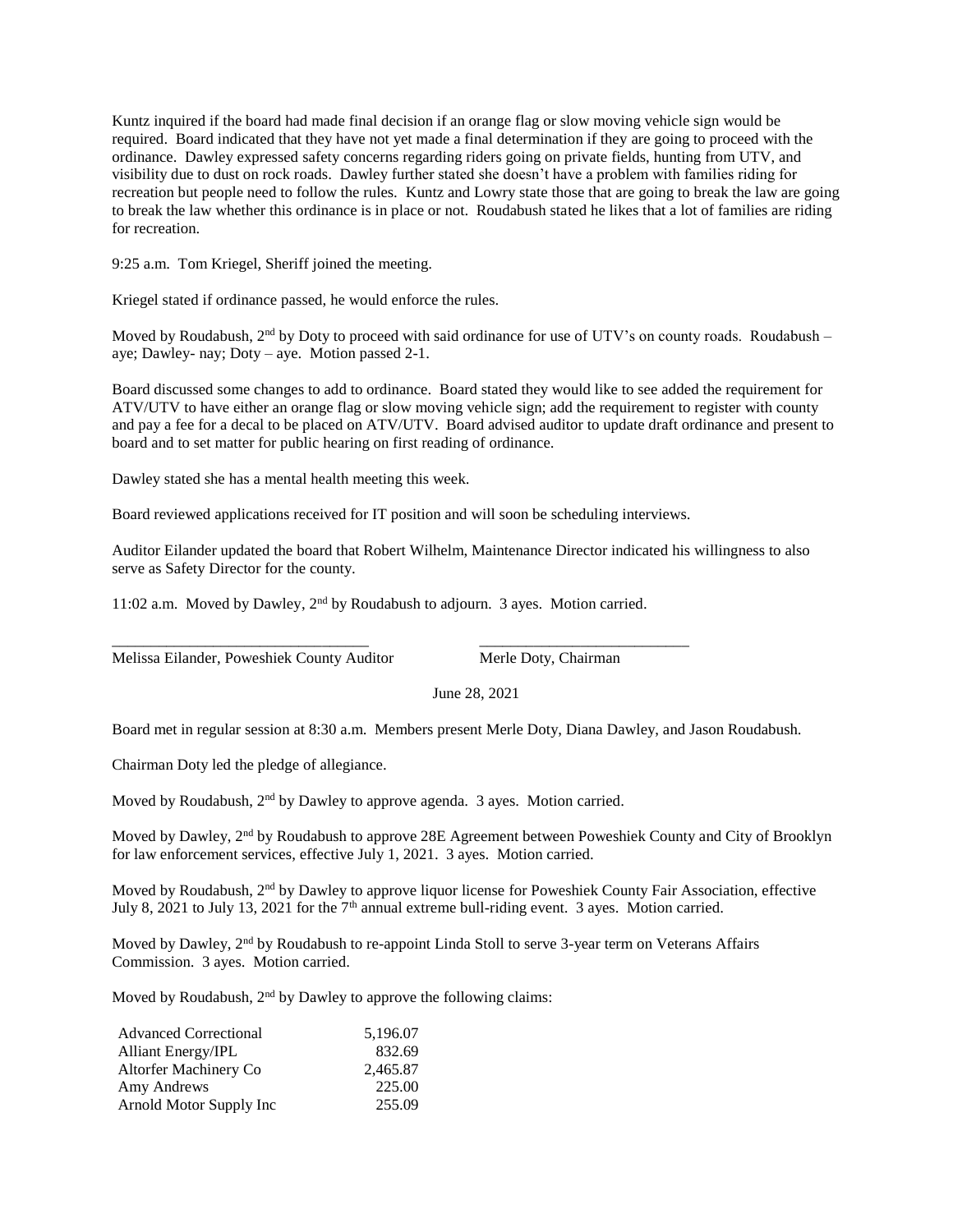| <b>AUCA</b>                          | 474.27     |
|--------------------------------------|------------|
| <b>B</b> & <b>B</b> Tree Service     | 750.00     |
| <b>Bauer Built</b>                   | 2,912.00   |
| <b>Brecke Mechanical Contractors</b> | 17,246.91  |
| Brooklyn City Of                     | 10.00      |
| <b>Brooklyn Hardware</b>             | 44.97      |
| <b>Brooklyn Lumber</b>               | 11.80      |
| <b>Business Card</b>                 | 1,764.49   |
| Central IA Consulting Inc            | 11,497.95  |
| <b>Central IA Distributing</b>       | 161.00     |
| <b>Central Iowa Detention Ctr</b>    | 4,734.00   |
| Cintas Corporation                   | 358.04     |
| CJ Cooper & Associates Inc           | 753.95     |
| Collum Electric LLC                  | 11,903.00  |
| Cox-Smith Funeral & Crem Svc         | 1,500.00   |
| Dale Schultz                         | 300.00     |
| David D Menninga                     | 11.68      |
| DeJong Door Service, Inc             | 3,944.50   |
| Des Moines Register                  | 232.64     |
| Donald Hedlund                       | 71.78      |
| Douds Stone LLC                      | 2,593.50   |
| Doug Kies                            | 174.86     |
| Ecolab                               | 851.57     |
| Ellis Home Interiors                 | 5,000.00   |
| <b>Emily Denny</b>                   | 83.99      |
| Fareway Stores Inc                   | 74.80      |
| <b>Fastenal Company</b>              | 505.11     |
| Galls Inc                            | 2,886.59   |
| <b>Gatr Truck Center</b>             | 455.26     |
| Gina Pargeon                         | 125.33     |
| Grinnell City Of                     | 71.06      |
| <b>Grinnell Firestone Store</b>      | 915.72     |
| Grinnell Herald Register             | 112.70     |
| Grinnell Regional Public Health      | 49,388.51  |
| Harley James Hartman                 | 750.00     |
| Heartland Shredding Inc              | 55.00      |
| Herberger Construction Co Inc        | 369,507.90 |
| Hometown Hardware                    | 143.86     |
| Hy-Vee Store Inc                     | 12,409.15  |
| Infomax                              | 1,080.64   |
| <b>Inland Truck Parts Co</b>         | 101.46     |
| Iowa City VA Volunteer Svcs          | 282.00     |
| Iowa Dept Of Public Safety           | 2,466.00   |
| <b>Iowa Dept Of Transportation</b>   | 728.65     |
| <b>ISAC</b>                          | 210.00     |
| <b>ISCTA</b>                         | 250.00     |
| JD Griffith                          | 360.00     |
| Jensen Heating & AC Inc              | 94,666.00  |
| Joe Meyer                            | 118.74     |
| John Deere Financial                 | 1,214.68   |
| Karl Chevrolet                       | 42,873.42  |
| Kaylene Robison                      | 52.12      |
| Key Cooperative                      | 905.52     |
| Keystone Laboratories                | 156.00     |
| Lacaeyse Trailer Sales               | 2,950.00   |
| Lawson Products, Inc                 | 21.49      |
|                                      |            |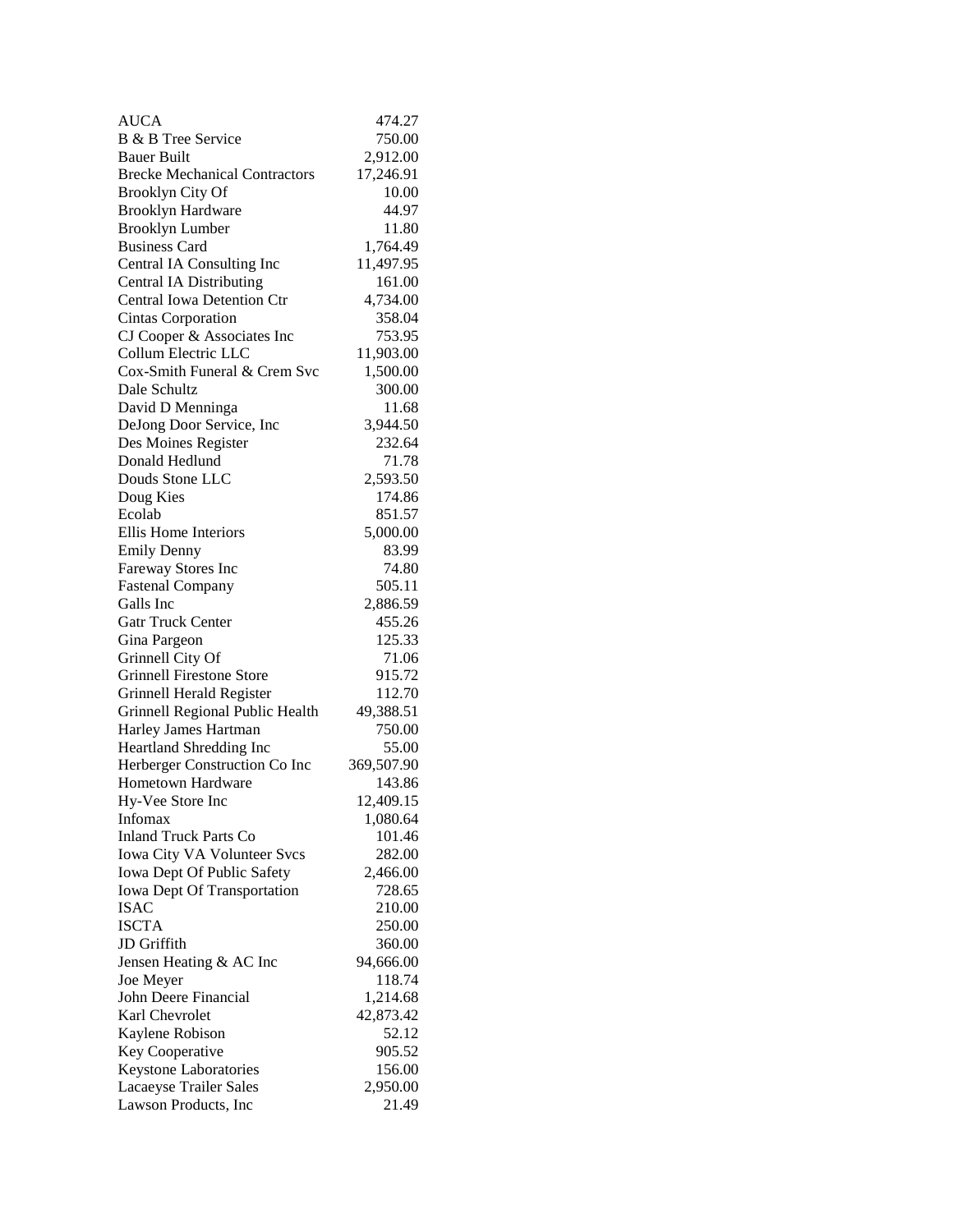| <b>Legend Custom Homes LLC</b>                 | 1,563.00  |
|------------------------------------------------|-----------|
| Lexipol LLC                                    | 5,901.00  |
| Mail Services LLC                              | 653.33    |
| <b>Malcom Lumber</b>                           | 93.93     |
| <b>Manatts</b> Inc.                            | 1,729.59  |
| Marie Andrews                                  | 68.39     |
| <b>Martin Marietta Materials</b>               | 67,359.79 |
| Matt Parrott/Storey Kenworthy                  | 388.27    |
| McGriff Farm & Home                            | 55.36     |
| Melissa Eilander                               | 68.87     |
| MidAmerican Energy                             | 64.54     |
| Montezuma Municipal Water                      | 97.50     |
| Napa Auto Parts                                | 145.82    |
| Northeast Iowa Response Group                  | 9,457.00  |
| Office Depot                                   | 663.60    |
| <b>Office Express</b>                          | 303.73    |
| <b>Ohalloran International Inc</b>             | 897.43    |
| Pakor Inc                                      | 917.33    |
| Postmaster/Us Postal Service                   | 230.00    |
| Poweshiek County Secondary                     | 92.01     |
| Poweshiek County Sheriff                       | 66.64     |
| Premier Office Equip/RK Dixon                  | 509.02    |
| <b>Quill Corporation</b>                       | 104.69    |
| Racom Corporation                              | 4,188.75  |
| Reliance Telephone Inc                         | 850.00    |
| Rob Sand                                       | 40,902.30 |
| Robert Wilhelm                                 | 21.15     |
| Ron Clark                                      | 300.00    |
| Russ Schuck                                    | 140.63    |
| <b>Sandy Ross</b>                              | 210.71    |
| Schumacher Elevator Co                         | 284.49    |
| <b>Seaton Construction Inc</b>                 | 5,000.00  |
| <b>Secretary Of State</b>                      | 30.00     |
| Seneca Tank                                    | 1,410.12  |
| <b>SGTS</b> Inc                                | 67,930.30 |
|                                                | 333.00    |
| Signs By Fisher                                |           |
| Sign-Up Ltd                                    | 157.91    |
| Sinclair Napa                                  | 257.75    |
| Sioux City Truck Sales, Inc.                   | 472.17    |
| Snap On Tools                                  | 491.00    |
| <b>Staples Credit Plan</b>                     | 1,249.44  |
| State Hygenic Lab                              | 34.00     |
| <b>Steve Robertson</b><br><b>Strat Exe Inc</b> | 127.20    |
|                                                | 21.17     |
| <b>Swanson Services Corp</b>                   | 955.89    |
| Taylor Auto Body, Inc                          | 15.00     |
| The Depot Express                              | 143.60    |
| The Record                                     | 306.26    |
| <b>Thomas Henkle</b>                           | 499.88    |
| Tifco Industries, Inc.                         | 2,543.96  |
| <b>TIP Rural Electric Coop</b>                 | 228.18    |
| Tom Kriegel                                    | 11.66     |
| <b>Total Choice Shipping</b>                   | 22.95     |
| <b>Tyler Technologies</b>                      | 26,761.53 |
| <b>US Cellular</b>                             | 173.58    |
| <b>US Bank Equipment Finance</b>               | 381.27    |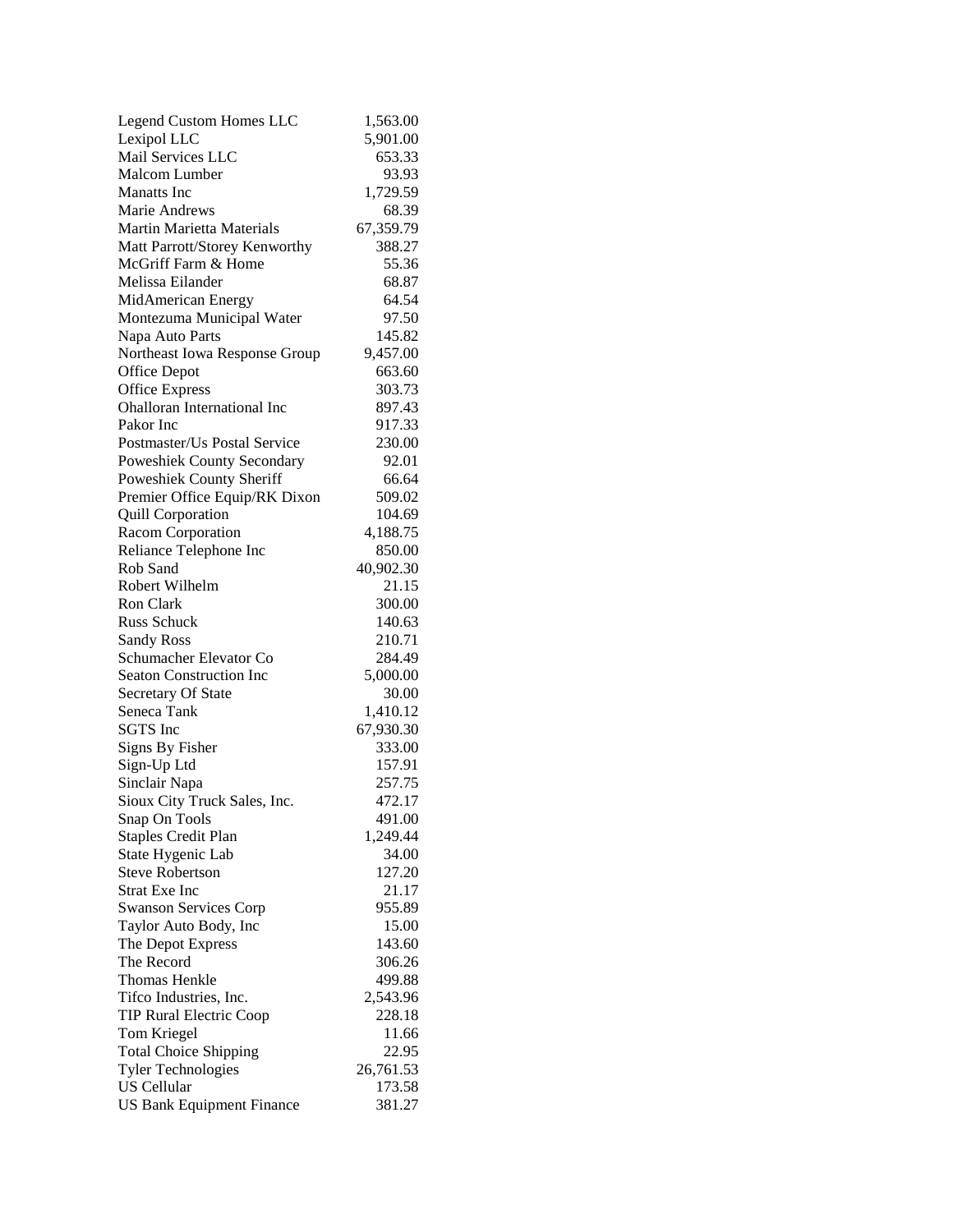| Uwe Meyer                | 21.29      |
|--------------------------|------------|
| Van Diest Supply Company | 330.00     |
| Verizon                  | 40.01      |
| Vetter Equipment Co.     | 71.84      |
| Victor Oil, Inc.         | 18,124.20  |
| <b>VISA</b>              | 1,302.68   |
| Watch Guard Video        | 100,339.00 |
| Watson And Ryan PLC      | 3,992.56   |
| Windstream               | 983.46     |
| Windstream Communication | 1,825.81   |
| Ziegler Inc              | 1,056.87   |

3 ayes. Motion carried.

Moved by Dawley,  $2<sup>nd</sup>$  by Roudabush to approve Resolution #2021-38 regarding FY'22 appropriations. 3 ayes. Motion carried.

## APPROPRIATIONS RESOLUTION #2021-38

WHEREAS, it is desired to make appropriations for each of the different officers and departments for the fiscal year beginning July 1, 2021, in accordance with Section 331.434(6), Code of Iowa.

NOW THEREFORE be it resolved by the Board of Supervisors of Poweshiek County, Iowa, as follows:

Section 1. The amounts itemized by fund and by department of office on the attached schedule are hereby appropriated from the resources of each fund so itemized to the department or office listed in the first column on the same line of the attached schedule.

Section 2. Subject to the provisions of other county procedures and regulations and applicable state law, the appropriations authorized under Section 1 shall constitute authorization for the department or officer listed to make expenditures or incur obligations from the itemized fund, effective July 1, 2021.

Section 3. In accordance with Section 331.437, Code of Iowa, no department or officer shall expend or contract to expend any money or incur any liability or enter into any contract, which by its terms involves the expenditure of money for any purpose in excess of the amounts appropriated pursuant to this resolution.

Section 4. If at any time during the 2021-2022 budget year the auditor shall ascertain that the available resources of a fund for that year will be less than said fund's total appropriations, he/she shall immediately so inform the board and recommend appropriate corrective action.

Section 5. The auditor shall establish separate accounts for the appropriations authorized in Section 1, each of which shall indicate the amount of the appropriations, the amounts charged thereto and the unencumbered balance. The auditor shall report the status of such accounts to the applicable departments and officers monthly during the 2021-2022 budget year.

Section 6. All appropriations authorized pursuant to this resolution lapse at the close of business June 30, 2022. The above and foregoing resolution was adopted by the Board of Supervisors of Poweshiek County, Iowa, on June 28, 2021. The vote being as follows:

AYE: Merle Doty Diana Dawley Jason Roudabush Attest: Melissa Eilander

8:50 a.m. Sandy Ross, Treasurer joined the meeting.

Ross explained to the board the maximum deposits under the resolution naming banks as depositories for the Treasurer's Office.

Moved by Roudabush,  $2<sup>nd</sup>$  by Dawley to approve Resolution #2021-39 FY'22 Depository Banks – Poweshiek County Treasurer. 3 ayes. Motion carried.

## RESOLUTION #2021-39 DEPOSITORIES PURSUANT TO SECTION 12C.2 CODE OF IOWA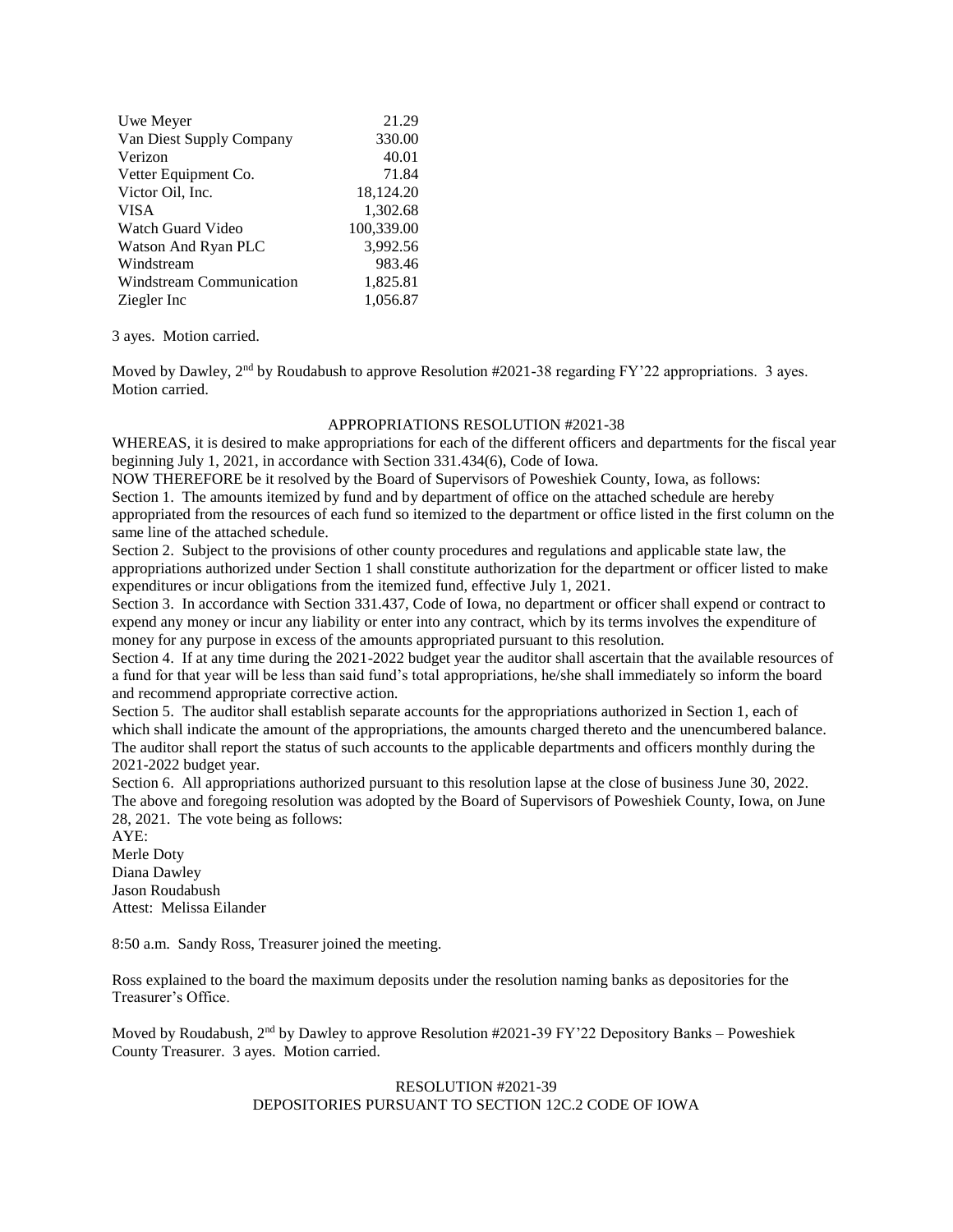BE IT RESOLVED by the Poweshiek County Board of Supervisors of Poweshiek County in Poweshiek County, Iowa that we do hereby designate the following named banks to be depositories of the **Poweshiek County Treasurer** funds in amounts not to exceed the amount named opposite each of said designated depositories and the Poweshiek County Treasurer is hereby authorized to deposit the Poweshiek County Treasurer fund in amounts not to exceed in the aggregate the amounts named for said banks as follows, it wit:

| Name of Depository         | Location Maximum Deposit<br>approved by |                           | Maximum Deposit       |
|----------------------------|-----------------------------------------|---------------------------|-----------------------|
|                            |                                         |                           | under this resolution |
|                            |                                         | <b>Treasurer of State</b> |                       |
|                            |                                         | by prior resolution       |                       |
| Montezuma State Bank       | Montezuma                               | \$17,000,000              | \$17,000,000          |
| <b>Grinnell State Bank</b> | <b>Grinnell</b>                         | \$ 5,000,000              | \$5,000,000           |
| <b>First State Bank</b>    | Lynnville                               | \$ 2,000,000              | \$2,000,000           |
| Chelsea Savings Bank       | Victor                                  | \$ 2,000,000              | \$2,000,000           |
| <b>Great Western</b>       | <b>Grinnell</b>                         | \$6,355,000               | \$1,000,000           |
| Peoples Savings Bank       | Montezuma                               | \$1,000,000               | \$1,000,000           |
| County Bank                | Deep River                              | \$2,500,000               | \$2,500,000           |
| Lincoln Savings Bank       | Grinnell                                | \$ 6,855,000              | \$1,500,000           |

The vote on this Resolution is as follows: AYE Merle Doty Diana Dawley Jason Roudabush Dated at Montezuma, Iowa, this 28 day of June 2021. Melissa Eilander, Poweshiek County Auditor

Moved by Dawley,  $2<sup>nd</sup>$  by Roudabush to approve the following:

- Resolution #2021-44 approving the treasurer investment policy for FY'22 and
- Resolution #2021-45 authorizing treasurer to make investment transactions on behalf of Poweshiek County for FY'22.

3 ayes. Motion carried.

## RESOLUTION #2021-44

STATE OF IOWA COUNTY OF Poweshiek County I, Merle Doty, in my official capacity as Chairman, Board of Supervisors, Poweshiek County, Iowa hereby certify: Approval of the Investment Policy for Poweshiek County Treasurer, effective date November 1, 1993, for fiscal year 2021-2022, per Section 12, Page 4, Investment Policy, Poweshiek County, Iowa. IN WITNESS WHEREOF, I have hereunto set my hand this 28 day of June 2021. Merle Doty, Chairman Diana Dawley, Vice Chairman Jason Roudabush, Member In witness whereof I have hereunto subscribed my name and affixed the Seal of Poweshiek County this 28 day of June, 2021 by order of the Poweshiek County Board of Supervisors. Melissa Eilander Poweshiek County Auditor This Resolution agreed to and accepted by Sandy Ross, Poweshiek County Treasurer, on this 28 day of June 2021. Sandy Ross Poweshiek County Treasurer

## RESOLUTION #2021-45

## STATE OF IOWA COUNTY OF POWESHIEK

I, Merle Doty, in my official capacity as Chairman, Board of Supervisors, Poweshiek County, Iowa hereby certify: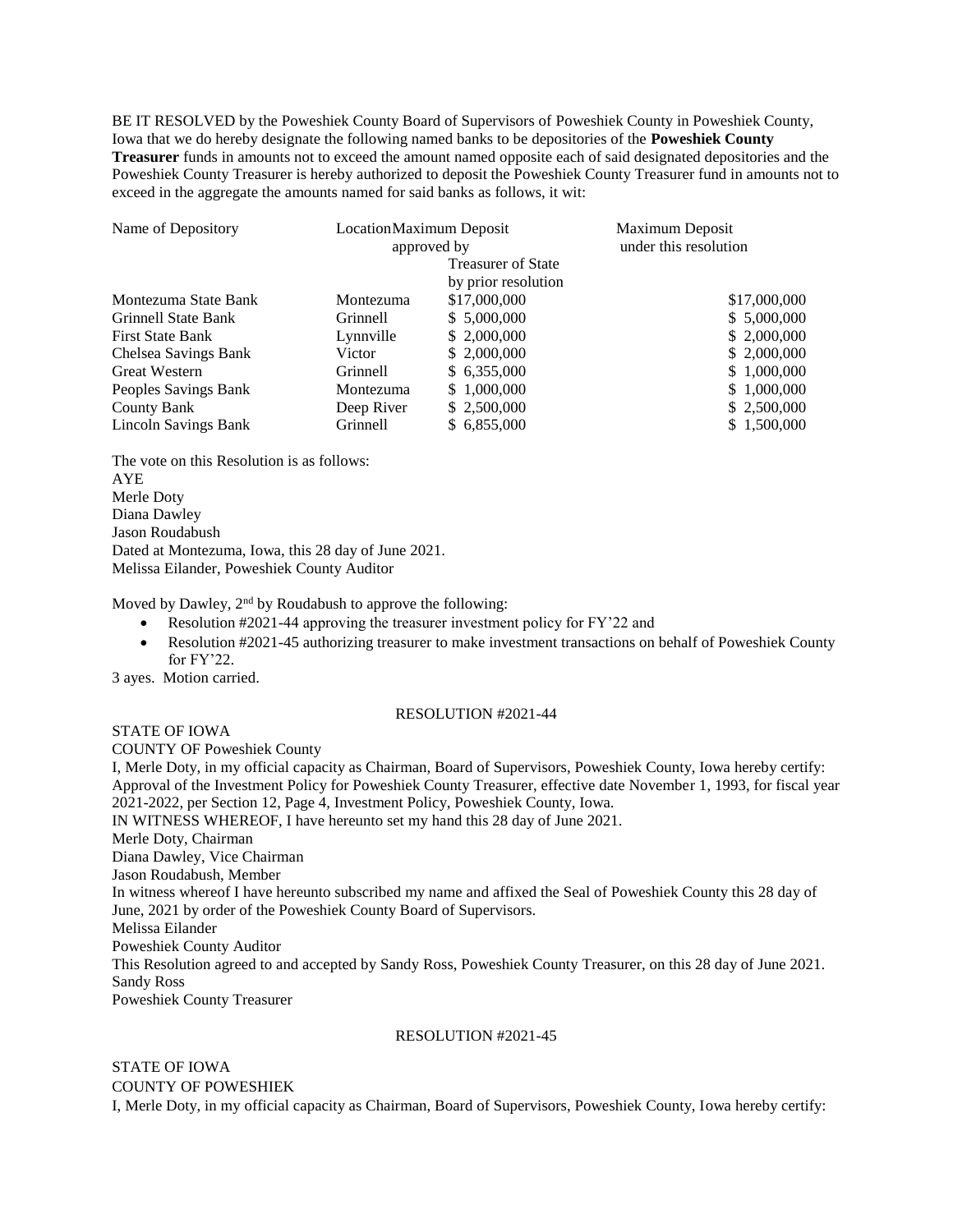Sandy Ross, Treasurer of Poweshiek County, Iowa is authorized by the Board of Supervisors to sign, transfer and enter into investment securities transactions on behalf of Poweshiek County. IN WITNESS WHEREOF, I have hereunto set my hand this 28 day of June 2021. Merle Doty, Chairman Diana Dawley, Vice Chairman Jason Roudabush, Member In witness whereof I have hereunto subscribed my name and affixed the Seal of Poweshiek County this 28 day of June 2021 by order of the Poweshiek County Board of Supervisors. Melissa Eilander Poweshiek County Auditor This Resolution agreed to and accepted by Sandy Ross, Poweshiek County Treasurer, on this 28 day of June 2021. Sandy Ross Poweshiek County Treasurer

Moved by Roudabush, 2<sup>nd</sup> by Dawley to approve the following Resolutions:

- #2021-40 FY'22 Depository Banks Poweshiek County Sheriff
- #2021-41 FY'22 Depository Banks Poweshiek County Recorder
- #2021-42 FY'22 Depository Banks Poweshiek County Employee Health Plan Trust
- #2021-43 FY'22 Depository Banks Poweshiek County Auditor

3 ayes. Motion carried.

Melissa Eilander, Poweshiek County Auditor

## RESOLUTION #2021-40

## DEPOSITORIES PURSUANT TO SECTION 12C.2 CODE OF IOWA

BE IT RESOLVED by the Poweshiek County Board of Supervisors of Poweshiek County in Poweshiek County, Iowa that we do hereby designate the following named banks to be depositories of the **Poweshiek County Sheriff**  funds in amounts not to exceed the amount named opposite each of said designated depositories and the Poweshiek County Sheriff is hereby authorized to deposit the Poweshiek County Sheriff fund in amounts not to exceed in the aggregate the amounts named for said banks as follows, it wit:

| Name of Depository                                  | Location  | Maximum Amount<br>Approved by<br><b>Treasurer of State</b> | Maximum Amount<br>under this resolution |
|-----------------------------------------------------|-----------|------------------------------------------------------------|-----------------------------------------|
| Montezuma State Bank                                | Montezuma | \$1,500,000                                                | \$1,500,000                             |
| The vote on this Resolution is as follows:          |           |                                                            |                                         |
| AYES:                                               |           |                                                            |                                         |
| Merle Doty                                          |           |                                                            |                                         |
| Diana Dawley                                        |           |                                                            |                                         |
| Jason Roudabush                                     |           |                                                            |                                         |
| Dated at Montezuma, Iowa, this 28 day of June 2021. |           |                                                            |                                         |

#### RESOLUTION #2021-41

## DEPOSITORIES PURSUANT TO SECTION 12C.2 CODE OF IOWA

BE IT RESOLVED by the Poweshiek County Board of Supervisors of Poweshiek County in Poweshiek County, Iowa that we do hereby designate the following named banks to be depositories of the **Poweshiek County Recorder**  funds in amounts not to exceed the amount named opposite each of said designated depositories and the Poweshiek County Recorder is hereby authorized to deposit the Poweshiek County Recorder fund in amounts not to exceed in the aggregate the amounts named for said banks as follows, it wit:

|                                            |           | Maximum Deposit    | Maximum Deposit       |
|--------------------------------------------|-----------|--------------------|-----------------------|
| Name of Depository                         | Location  | Approved by        | under this resolution |
|                                            |           | Treasurer of State |                       |
| Montezuma State Bank                       | Montezuma | \$500,000          | \$500,000             |
| The vote on this Resolution is as follows: |           |                    |                       |

AYES: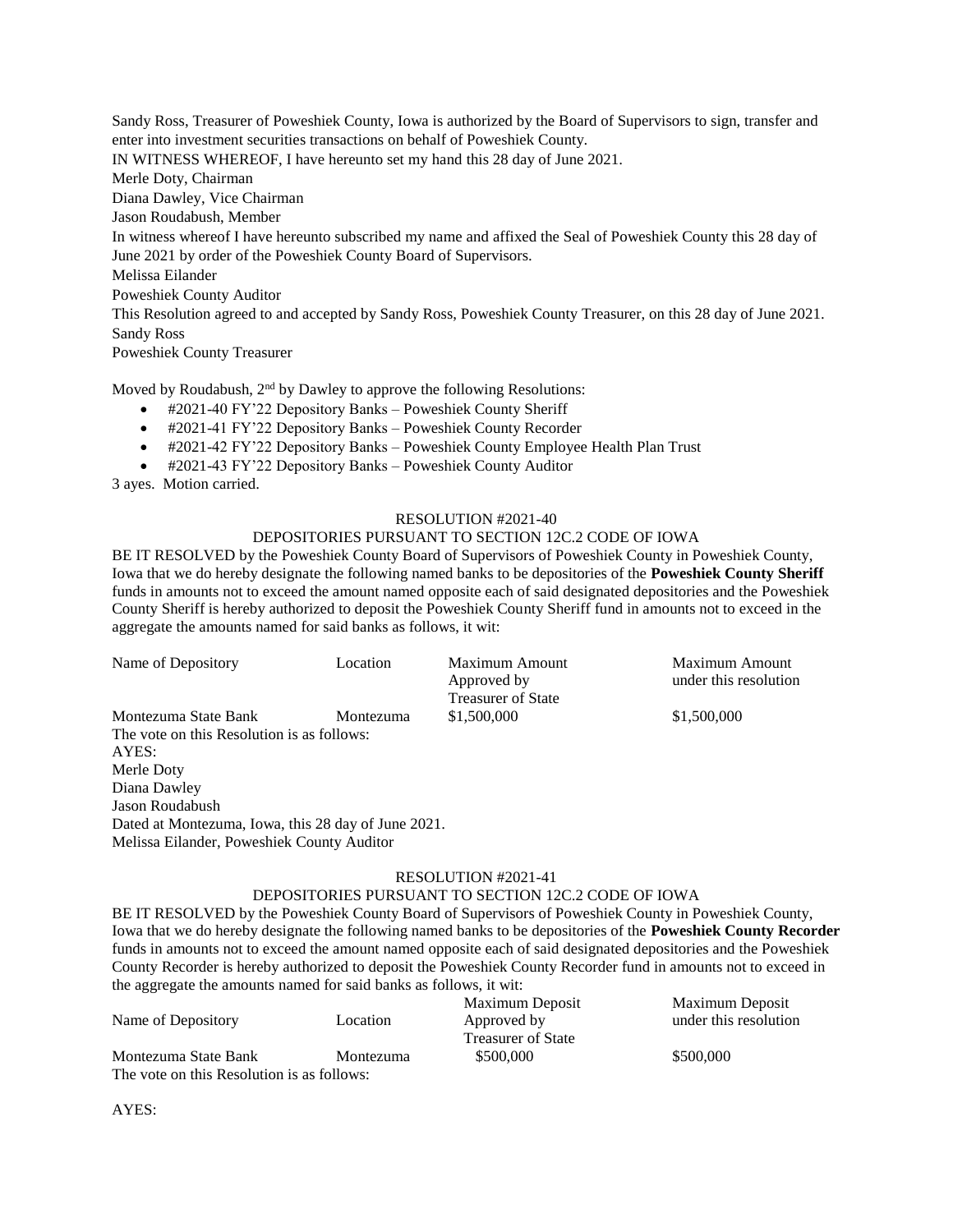Merle Doty Diana Dawley Jason Roudabush Dated at Montezuma, Iowa, this 28 day of June 2021. Melissa Eilander, Poweshiek County Auditor

#### RESOLUTION #2021-42

#### DEPOSITORIES PURSUANT TO SECTION 12C.2 CODE OF IOWA

BE IT RESOLVED by the Poweshiek County Board of Supervisors of Poweshiek County in Poweshiek County, Iowa that we do hereby designate the following named banks to be depositories of the **Poweshiek County Employee Health Plan Trust** funds in amounts not to exceed the amount named opposite each of said designated depositories and the Poweshiek County Auditor is hereby authorized to deposit the Poweshiek County Employee Health Plan Trust fund in amounts not to exceed in the aggregate the amounts named for said banks as follows, it wit:

| Name of Depository                                  | Location        | Maximum Deposit<br>Approved by | Maximum Deposit<br>under this resolution |
|-----------------------------------------------------|-----------------|--------------------------------|------------------------------------------|
|                                                     |                 | <b>Treasurer of State</b>      |                                          |
| Montezuma State Bank                                | Montezuma       | \$500,000                      | \$500,000                                |
| Wells Fargo                                         | <b>Grinnell</b> | \$500,000                      | \$500,000                                |
| <b>Grinnell State Bank</b>                          | <b>Grinnell</b> | \$500,000                      | \$500,000                                |
| <b>First State Bank</b>                             | Lynnville       | \$500,000                      | \$500,000                                |
| <b>Hartwick State Bank</b>                          | Hartwick        | \$500,000                      | \$500,000                                |
| Peoples Savings Bank                                | Montezuma       | \$500,000                      | \$500,000                                |
| Lincoln Savings Bank                                | <b>Grinnell</b> | \$500,000                      | \$500,000                                |
| <b>County Bank</b>                                  | Deep River      | \$500,000                      | \$500,000                                |
| <b>Great Western</b>                                | <b>Grinnell</b> | \$500,000                      | \$500,000                                |
| Victor State Bank                                   | Victor          | \$500,000                      | \$500,000                                |
| The vote on this Resolution is as follows:          |                 |                                |                                          |
| AYES:                                               |                 |                                |                                          |
| Merle Doty                                          |                 |                                |                                          |
| Diana Dawley                                        |                 |                                |                                          |
| Jason Roudabush                                     |                 |                                |                                          |
| Dated at Montezuma, Iowa, this 28 day of June 2021. |                 |                                |                                          |
| Melissa Eilander, Poweshiek County Auditor          |                 |                                |                                          |

## RESOLUTION #2021-43

## DEPOSITORIES PURSUANT TO SECTION 12C.2 CODE OF IOWA

BE IT RESOLVED by the Poweshiek County Board of Supervisors of Poweshiek County in Poweshiek County, Iowa that we do hereby designate the following named banks to be depositories of the **Poweshiek County Auditor**  funds in amounts not to exceed the amount named opposite each of said designated depositories and the Poweshiek County Auditor is hereby authorized to deposit the Poweshiek County Auditor fund in amounts not to exceed in the aggregate the amounts named for said banks as follows, it wit:

|                                            |           | Maximum Deposit           | Maximum Deposit       |
|--------------------------------------------|-----------|---------------------------|-----------------------|
| Name of Depository                         | Location  | Approved by               | under this resolution |
|                                            |           | <b>Treasurer of State</b> |                       |
| Montezuma State Bank                       | Montezuma | \$1,500,000               | \$1,500,000           |
| The vote on this Resolution is as follows: |           |                           |                       |
| AYES:                                      |           |                           |                       |
| Merle Doty                                 |           |                           |                       |
| Diana Dawley                               |           |                           |                       |

Jason Roudabush

Dated at Montezuma, Iowa, this 28 day of June 2021.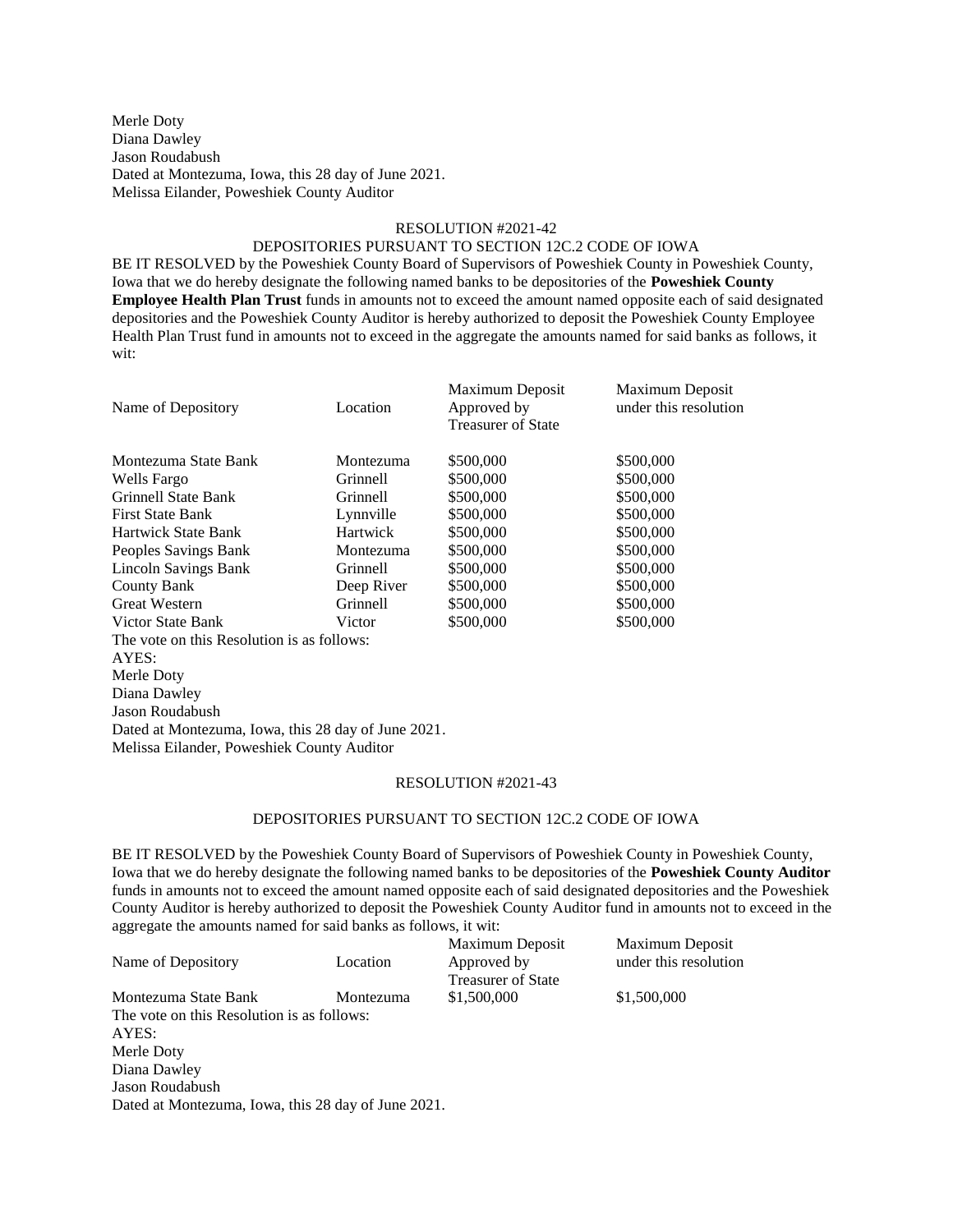Melissa Eilander, Poweshiek County Auditor

Moved by Dawley, 2<sup>nd</sup> by Roudabush to approve Resolution #2021-46 FY'22 funding of Homestead Tax Credit, Military Tax Credit and Elderly & Disabled Tax Credit. 3 ayes. Motion carried.

### RESOLUTION #2021-46

Be it resolved this 28 day of June, 2021 that in accordance with Iowa Code Sections 25B.7, 425 and 426.7, Poweshiek County will fund: 100% of the value of the Homestead Tax credit, 100% of the value of the Military Service Property Tax Exemption, and 100% of the Elderly & Disabled Tax Credit – including Mobile Home, Special Assessment, and Property credits; For the Fiscal Year 21-22. POWESHIEK COUNTY BOARD OF SUPERVISORS Merle Doty, Chairman Diana Dawley, Vice-chairman Jason Roudabush, Member Attest: Melissa Eilander, Poweshiek County Auditor

Moved by Roudabush,  $2<sup>nd</sup>$  by Dawley to approve Resolution #2021-47 FY'22 Poweshiek County insurance benefits premium analysis. 3 ayes. Motion carried.

#### RESOLUTION #2021-47

# POWESHIEK COUNTY BENEFITS PREMIUM ANALYSIS FOR THE PLAN YEAR BEGINNING 07/01/2021

| <b>Fixed Costs</b>                    | Single   | Family     |
|---------------------------------------|----------|------------|
| Claim Fee-Medical, RX, Vision         | \$48.06  | \$48.06    |
| Claim Fee-Dental                      | \$5.06   | \$5.06     |
| PBM Fee                               | \$1.10   | \$1.10     |
| PPO Fee                               | \$6.95   | \$6.95     |
| <b>Consultant Fee</b>                 | \$14.50  | \$14.50    |
| Specific Stop Loss Premium            | \$245.20 | \$245.20   |
| <b>Aggregate Stop Loss Premium</b>    | \$9.07   | \$9.07     |
| Life                                  | \$4.10   | \$4.10     |
| AD&D                                  | $\$.74$  | \$.74      |
| <b>Total Fixed Costs</b>              | \$334.78 | \$334.78   |
| <b>Claim Costs</b>                    |          |            |
| Medical                               | \$369.09 | \$1,073.18 |
| Dental                                | \$34.21  | \$92.72    |
| Vision                                | \$8.25   | \$8.25     |
| <b>Total Claim Costs</b>              | \$411.55 | \$1,174.15 |
| $Premium + Fixed$                     | \$746.33 | \$1,508.93 |
| <b>County Share</b>                   | \$746.33 | \$1,272.69 |
| <b>Employee Share</b>                 | \$0      | \$236.24   |
| Adopted this 28 day of June 2021      |          |            |
| POWESHIEK COUNTY BOARD OF SUPERVISORS |          |            |
| Merle Doty                            |          |            |
| Diana Dawley                          |          |            |
| Jason Roudabush                       |          |            |

Attest: Melissa Eilander, Poweshiek County Auditor

Moved by Dawley,  $2<sup>nd</sup>$  by Roudabush to approve Resolution #2021-48 FY'22 pay plan entrance/maximum for noncontract/non-statutory employees. 3 ayes. Motion carried.

## RESOLUTION #2021-48 PAY PLAN FOR POWESHIEK COUNTY GOVERNMENT NON-CONTRACT/NON-STATUTORY EMPLOYEES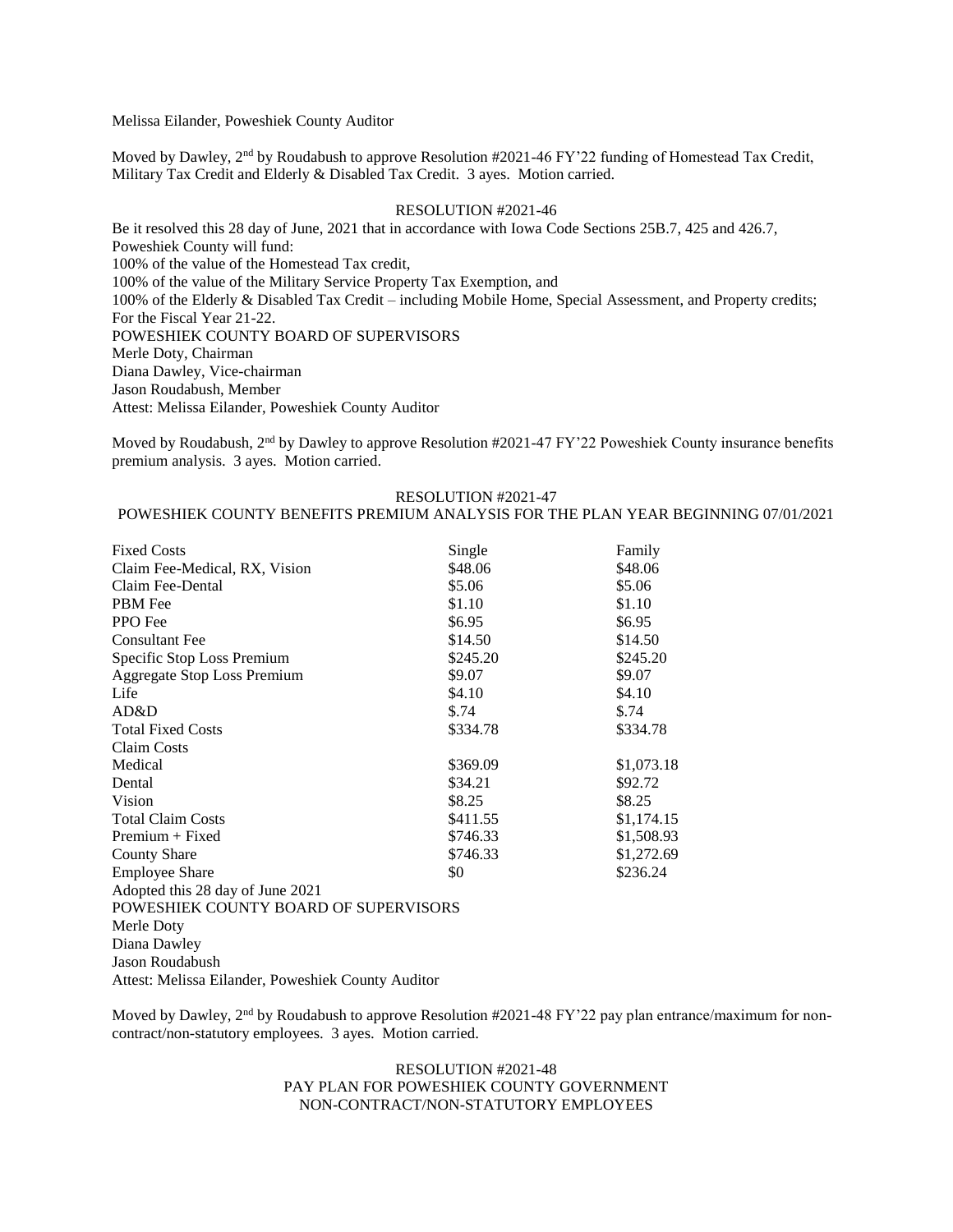|                                            | Effective July 1, 2021 |                |
|--------------------------------------------|------------------------|----------------|
|                                            | <b>Entrance Rate</b>   | Maximum Rate   |
| <b>ROADS</b>                               |                        |                |
| <b>Office Assistant</b>                    | \$12.50                | \$20.60        |
| Assistant to the Engineer                  | \$17.54                | \$29.68        |
| Maintenance Supervisor                     | \$16.79                | \$29.47        |
| <b>SHERIFF</b>                             |                        |                |
| Civil Clerk                                | \$14.69                | \$29.37        |
| Administrative Clerk                       | \$12.00                | \$16.00        |
| Comm Center Supervisor                     | \$17.93                | \$22.35        |
| Jail Administrator                         | \$18.16                | \$32.01        |
| <b>COURTHOUSE</b>                          |                        |                |
| Clerk                                      | \$12.30                | \$16.40        |
| <b>Accounting Technician</b>               | \$16.00                | \$26.10        |
| <b>Assistant Finance Director</b>          | \$16.92                | \$24.20        |
| Real Estate Administrative Asst            | \$15.00                | \$18.00        |
| <b>Assistant Commissioner of Elections</b> | \$18.00                | \$29.05        |
| Legal Assistant                            | \$12.30                | \$19.10        |
| Assistant Tax & Finance Officer            | \$16.92                | \$27.40        |
| Treasurer's Designee                       |                        |                |
| Tax Account Specialist                     | \$16.51                | \$22.24        |
| Assistant Motor Vehicle Supervisor,        |                        |                |
| Treasurer's Designee                       | \$16.92                | \$25.68        |
| Senior Clerk Specialist - MV & DL          | \$13.37                | \$23.00        |
| Treasurer's Designee                       |                        |                |
| Assistant County Driver's License          |                        |                |
| Supervisor                                 | \$16.51                | \$26.80        |
| Universal Clerk Specialist                 | \$12.00                | \$17.20        |
| (MV/DL/TAX)                                |                        |                |
| Universal Clerk Specialist                 | \$12.00                | \$19.27        |
| (MV/DL/TAX),                               |                        |                |
| <b>Treasurer Designee</b>                  |                        |                |
| <b>Assistant Recorder</b>                  | \$16.92                | \$25.30        |
| <b>CONSERVATION</b>                        |                        |                |
| Director                                   | \$18.00                | \$25.22        |
| Park Ranger                                | \$12.30                | \$22.15        |
| Park Tech                                  | \$12.30                | \$19.62        |
| Resource Manager/Naturalist                | \$16.28                | \$20.61        |
| <b>COMMUNITY SERVICES</b>                  |                        |                |
| Service Coordinator                        | \$15.50                | \$28.52        |
| Office Assistant                           | \$12.00                | \$15.60        |
| <b>Assistant CICS Director</b>             | \$12.95                | \$19.18        |
| <b>GA</b> Director                         |                        |                |
| <b>MISCELLANEOUS</b>                       |                        |                |
| Veteran Affairs                            | \$12.00                | \$22.08        |
| Weed Commissioner                          |                        | \$1,500/annual |
| Roadside Manager                           |                        | \$4,000/annual |
| <b>Safety Director</b>                     |                        | \$5,000/annual |
| Sanitarian/Zoning Coordinator              | \$15.38                | \$23.62        |

BE IT RESOLVED this 28 day of June, 2021 to amend Resolution # 2523 which was adopted on the 8<sup>th</sup> day of June, 2009; with most recent amendment July 28, 2018 effective July 1, 2021 for non-contract / non-statutory employees. POWESHIEK COUNTY BOARD OF SUPERVISORS Merle Doty, Chairman Diana Dawley, Vice-Chairman Jason Roudabush, Member